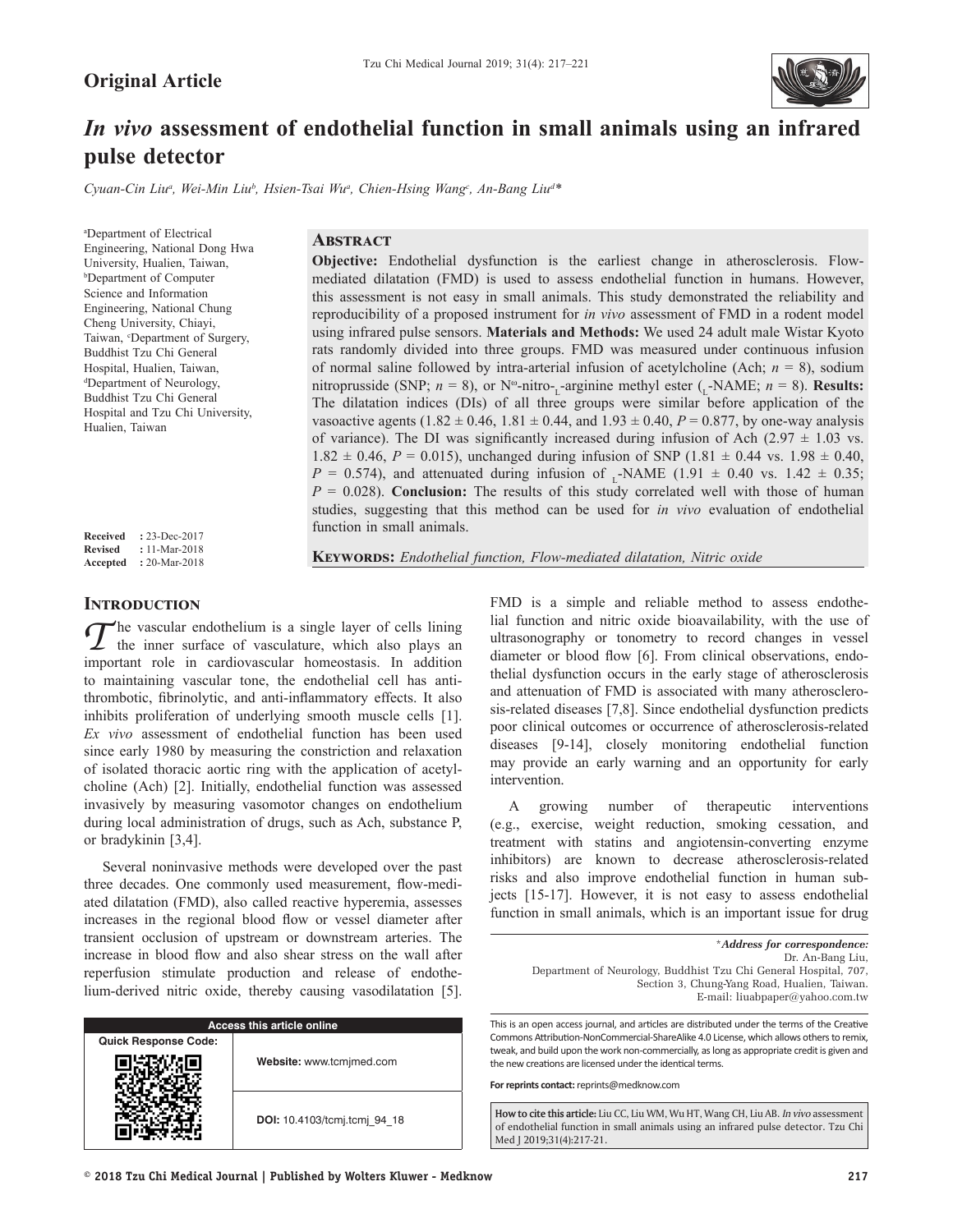development and exploration of disease pathophysiology. In rodents, most reported methods are invasive and require sacrificing the animals at each time point during the study [18‑20]. The only method available for repeated assessment of endothelial function in living rats uses a 35-MHz high-resolution ultrasound imaging system to measure changes in the diameter of the femoral artery during FMD [21]. It is time-consuming and must be performed by experienced technicians using expensive equipment. This system has been used in only a few studies [22]. Here, we propose an instrument of novel design that uses infrared photoplethysmographic (PPG) sensors to provide easy and reliable measurements of endothelial function (i.e., FMD) in rats without the necessity to sacrifice animals at each time point and furthermore allows repeated measurements over a long period. We also proved that changes in volume flow are mostly mediated by endothelium-releasing nitric oxide.

## **Materials and methods**

#### **Animals**

All animal procedures were approved by the Institutional Animal Care and Use Committee of Tzu Chi General Hospital (IACUC Approval No. 98-43-1). Male Wistar Kyoto (WKY) rats (6–9 weeks old) were purchased from the National Laboratory Animal Breeding and Research Center, Taipei, Taiwan. These animals were bred in a specific pathogen-free environment at 25°C with 12:12 h light-dark cycles and allowed free access to food and water in the Animal Center of Tzu Chi University. The animals were anesthetized with an intraperitoneal injection of sodium pentobarbital (50 mg/kg) and placed in a supine position on a heating pad maintained at 37°C [23].

### **Measurement of flow‑mediated dilatation**

An infrared sensor was fixed on the footpad of the right hind limb [Figure 1]. The common iliac artery and its branch, the internal iliac artery, were isolated carefully under a dissecting microscope [24] [Figure 2]. A P10 polyethylene tube was inserted into this artery and attached to a 3-mL syringe.

E  $a =$ 

**Figure 1:** Setup of the experimental platform. The deep femoral artery was explored at the inguinal area (a) and then connected to an infusion machine with a P10 polyethylene tube (b). An infrared sensor (c) was attached to the footpad of the hind limb and then connected to a signal processing module containing a USB‑6009 DAQ card for filtration and digitalization

The syringe was fixed to an infusion pump (NE-1600 New Era Pump Systems Inc., NY, USA). An infrared sensor was attached to the footpad of the right hind limb [Figure 1]. The volume pulses were recorded by PPG, transmitted to a signal processing module containing a USB-6009 DAQ (National Instruments, Austin, TX, USA), and converted to digital signals as previously described [23]. The signals were filtered with a band-pass of 0.3–3 Hz, amplified, and then processed to a personal computer for storage and analysis.

### **Experimental protocol for flow‑mediated dilatation**

It took about 30 min for cannulation and acclimatization. After cannulation, the animals received a continuous intra-arterial infusion of normal saline at a rate of 10  $\mu$ L/min. After pulse stabilization (about 5 min), the baseline volume pulses were recorded for 1 min. Then, the external iliac artery was occluded using a hemostatic clip at the proximal site for 5 min [Figure 3a]. The dilatation index (DI) was calculated as the ratio of the mean pulse amplitude recorded during a 1-min period 1 min after release of the clip to the 1-min mean pulse amplitude before occlusion of the artery [Figure 3b] [25].

After recording the baseline DIs, the animals received an intra-arterial infusion of Ach (Sigma-Aldrich, St. Louis, MO, USA), sodium nitroprusside (SNP, Mayne Pharma Pty Ltd, Melbourne, Victoria, Australia), or a nitric oxide synthase inhibitor,  $N^{\omega}$ -nitro-<sub>L</sub>-arginine methyl ester (<sub>L</sub>-NAME, Sigma-Aldrich, St. Louis, MO, USA). The infusion rate was 10 µl/min at a dosage of 1 µg/min for Ach, 1 µg/min for SNP, and 1.7  $\mu$ g/min for  $\mu$ -NAME [26]. The same procedures were repeated to check DIs during infusion of each drug.

To test reliability of the measurements, two consecutive measurements of the DI were performed in the right and left hind limbs of five rats at an interval of 1 week. The agreement of the measurement was demonstrated by Bland–Altman plotting.

#### **Statistical analysis**

All data are expressed as mean ± standard deviation. To check the reliability of the measurement, we performed linear regression between the first and second measurements. We used Student's *t*-test to check the difference in the DIs between the left and right side. The effects of drugs on FMD



**Figure 2:** Anatomic relationship of the arteries used for the hyperemic test at the dissection site. The internal iliac artery was catheterized with a P10 polyethylene tube and connected to an infusion pump for continuous infusion of pharmacological agents. For the hyperemic test, a hemostatic clip was placed at a proximal site on the common iliac artery for transient occlusion of blood flow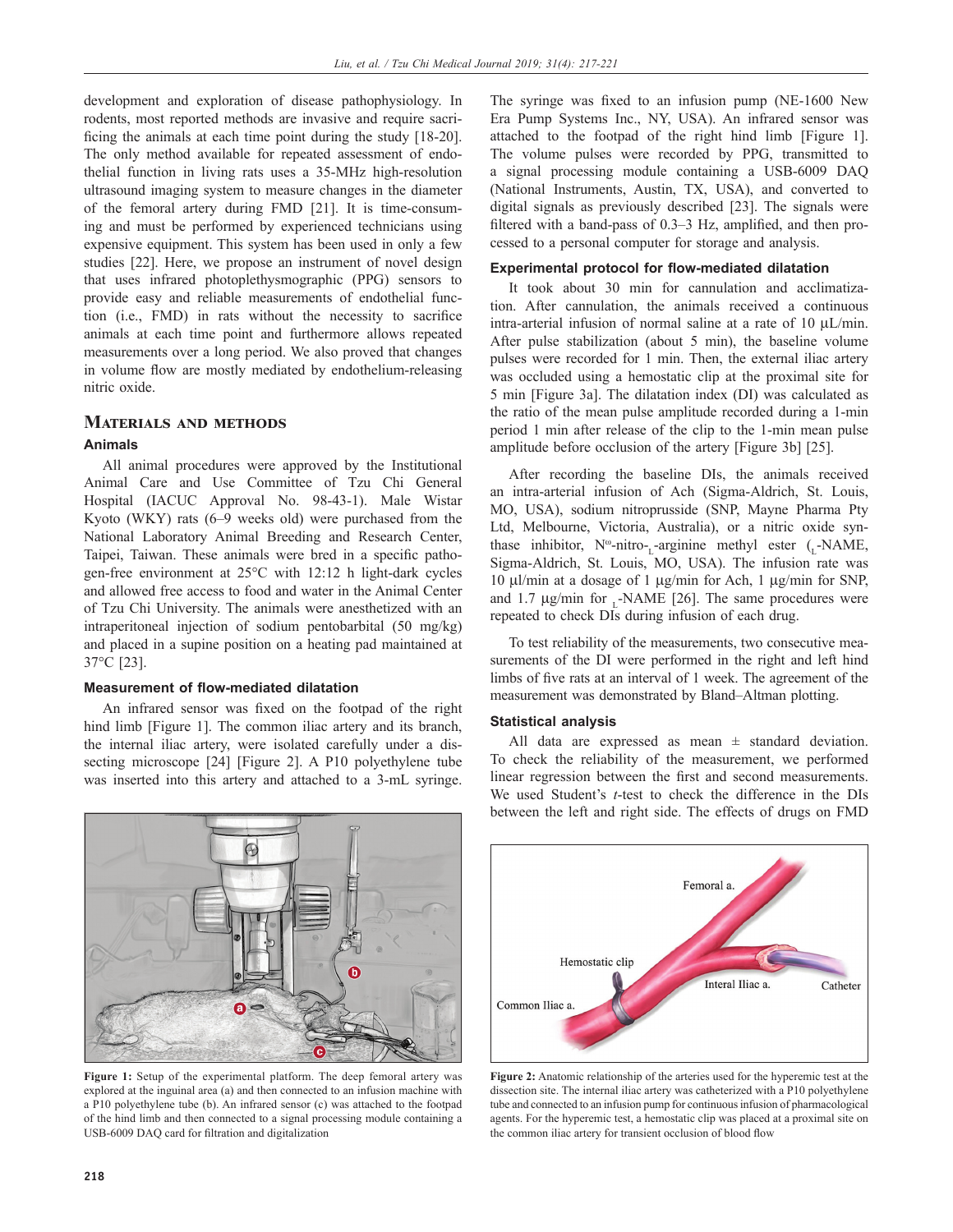

**Figure 3:** (a) The experimental protocol. About 30 min were required for cannulation and acclimatization. Then the animals received a continuous intra-arterial infusion of normal saline until stabilization of the pulse (about 5 min). The baseline pulse amplitude was recorded for 1 min (gray bar), and the common iliac artery was occluded by a hemostatic clip for 5 min (black bar). One minute after releasing the clip, the pulse amplitude was recorded for 1 min (gray bar), and the normal saline infusion was changed to acetylcholine, sodium nitroprusside, or N<sup>®</sup>-nitro-<sub>L</sub>-arginine methyl ester. (b) The dilatation index was defined as the mean 1-min pulse amplitude (period b) 1 min after release of the clip divided by the mean 1-min pulse amplitude (period a) 1 min before occlusion of the left femoral artery

were assessed by comparing the FMD before and during infusion of the agents, and changes in FMD were analyzed with the nonparametric Mann–Whitney U-test. The homogeneity of baseline DIs was examined by one-way analysis of variance (ANOVA). All analyses were performed using SPSS (version 10.0, SPSS, Inc., Chicago, IL, USA). Statistical significance was accepted at  $P < 0.05$ .

## **Results**

#### **Reproducibility of measurements**

Two consecutive measurements of FMD were carried out on both sides of five rats, and therefore, 10 DIs were calculated the first time. One week later, FMDs were measured again. Ten more measurements were recorded in the 2nd week. There was very good agreement between the first and second measurements as assessed by Bland–Altman plotting [Figure 4]. There was no significant difference in measurements between sides  $(2.03 \pm 0.69 \text{ vs. } 1.83 \pm 0.56; P = 0.94)$ .

#### **Effects of drugs on reactive hyperemic vasodilatation**

Twenty-four WKY rats were divided into three groups of eight. DIs did not differ before infusion of the drugs ( $P = 0.877$ , by one-way ANOVA). DIs were increased from  $1.82 \pm 0.46$ (at baseline) to  $2.97 \pm 1.03$  ( $P = 0.015$ ) during infusion of Ach, were unchanged  $(1.81 \pm 0.44 \text{ vs. } 1.98 \pm 0.40; P = 0.574)$ after infusion of SNP, and were decreased  $(1.91 \pm 0.40 \text{ vs.})$  $1.42 \pm 0.35$ ;  $P = 0.028$ ) after infusion of -NAME. Although the baseline DI was higher in animals infused with -NAME than in animals infused with Ach or SNP, the difference was not statistically significant by one‑way ANOVA [Table 1 and Figure 5].

### **Discussion**

PPG is a simple optical technique that has been used to detect changes in microcirculatory perfusion in many tissues,



**Figure 4:** Reproducibility of the measurements was demonstrated by Bland–Altman plotting between the first and second assessments of both hind limbs of five animals at an interval of 1 week

| Table 1: The effects of drugs on flow-mediated dilatation |                 |                                           |                      |
|-----------------------------------------------------------|-----------------|-------------------------------------------|----------------------|
| Drug                                                      |                 | DI at baseline DI during infusion of drug | P                    |
| Acetylcholine $(n=8)$                                     | $1.82 \pm 0.46$ | $2.97 \pm 1.03$                           | $0.015$ <sup>§</sup> |
| Sodium                                                    | $1.81 \pm 0.44$ | $1.98 \pm 0.40$                           | $0.574$ <sup>§</sup> |
| nitroprusside $(n=8)$                                     |                 |                                           |                      |
| $_{L}$ -NAME ( $n=8$ )                                    | $1.91 \pm 0.40$ | $1.42\pm0.35$                             | $0.028$ <sup>§</sup> |
| $\overline{P}$                                            | $0.877*$        |                                           |                      |

The DI of the animals before and during intra-arterial infusion of vasoactive agents. Values are presented as mean±SD. \*There was no individual difference in DI before infusion of these drugs by one-way ANOVA, § Because of individual differences in response to vasoactive agents, the changes during and before infusion of drugs were evaluated by the nonparametric Mann–Whitney U‑test. Statistical significance was accepted at *P*<0.05. SD: Standard deviation, DI: Dilatation index, ANOVA: Analysis of variance

including the fingertips and earlobes. With the advantages of low cost, simple manipulation, and portability, PPG instruments with red or infrared sensors have been used to measure oxygen saturation, blood pressure, cardiac output, and autonomic function [27]. We have used a dual-channel PPG to measure the pulse-wave velocity in humans. These acquisitions and measurements of PPG have been shown to be reliable and reproducible [28,29].

In this study, we used a modified instrument to measure endothelial function in anesthetized adult WKY rats using infrared PPG to detect blood flow volume changes in the footpad. There are several definitions of DI, using either the ratio of the peak increase of blood flow after a hyperemic test to the baseline blood flow or the average of the pulse amplitude in a time interval to the mean amplitude at baseline [25,30]. In human study, DIs recorded during the 90–120-s postdeflation period had the strongest correlation with cardiovascular risk factors [31]. However, there is no established definition of DI for rats. The only study in which the DI in rats was measured with ultrasonography used the ratio of the maximal diameter to the baseline diameter after the hyperemic test to the baseline diameter [21]. We followed the protocol published by Nohria *et al*. to estimate the DI and used the ratio of the average amplitude of the pulse wave volume over a 1-min period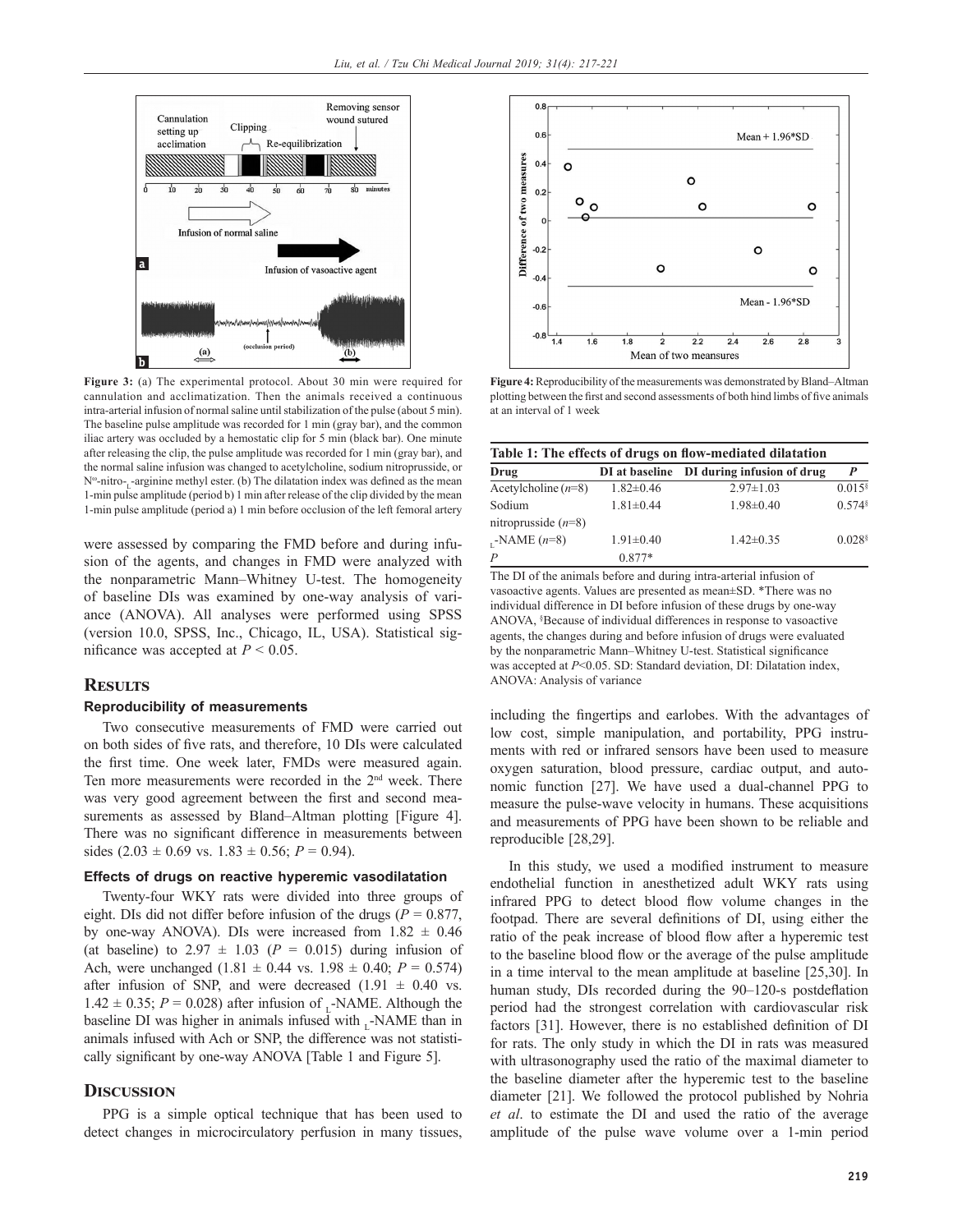

**Figure** 5: The effects of infusion of different vasoactive agents on the dilatation index  $(n = 8$  in each group). Acetylcholine enhanced dilatation indices significantly ( $P = 0.015$ ), N<sup>o</sup>-nitro-<sub>L</sub>-arginine methyl ester attenuated dilatation indices ( $P = 0.028$ ) and sodium nitroprusside did not have a significant effect on the FMD  $(P = 0.574)$ 

starting 1 min after release of the hemostatic clip divided by the average of the pulse amplitude during a 1-min interval before occlusion of the artery [32]. Many factors affect the reproducibility of PPG, such as environmental temperature, proper sensor attachment, motion artifacts, and the subject's posture, breathing, and wakefulness [27]. In this study, we showed that excellent reproducibility could be achieved under general anesthesia and controlled room temperature conditions. Moreover, this instrument can be used for long-term and dynamic *in vivo*  studies of endothelial function in small animals.

FMD is mainly mediated by the release of endothelial nitric oxide. In this study, we used three vasoactive agents to confirm that the volume pulse signal changes that we recorded by infrared sensors were also mediated by nitric oxide. Figure 5 shows their effects on the DI. The endothelium-dependent vasodilator Ach increased DI significantly. In contrast, intra-arterial infusion of ,-NAME, a nitric oxide synthase inhibitor, attenuated flow‑mediated dilatation. Another vasodilator, SNP, acting on vascular smooth muscle cells directly, did not affect the DI. These findings proved that the FMD data obtained by measurement with infrared PPG were similar to those obtained using other devices such as tonometry or high-resolution ultrasound in humans and rats [21,32].

Because the worldwide mortality and morbidity of atherosclerosis-related diseases is increasing, the development of noninvasive monitoring of progression of atherosclerosis has become a very important issue for prevention and early treatment of these diseases. Dysfunction of the vascular endothelium has been shown to be the earliest change in atherosclerosis from clinical observations over three decades [4,33]. It has been proved that FMD is a reliable assessment of the bioavailability of endothelial nitric oxide. Impaired FMD in asymptomatic individuals correlates with cardiovascular risk factors such as hypertension, insulin resistance, diabetes mellitus, elevated serum low-density lipoprotein, smoking, and even sedentary lifestyles. Therefore, FMD was recently recommended as a valid parameter in the noninvasive assessment of subclinical atherosclerosis in children and adolescents [34]. Although therapeutic targeting on vascular endothelial dysfunction has been proposed as a useful strategy in the treatment of atherosclerosis and related diseases [35-37], long-term evaluation of the therapeutic impact on endothelial function in clinical studies is not easy. In addition, the causes of atherosclerosis such as genetic polymorphism or environmental toxins, diet, and oxidation stress are difficult to assess in human subjects. The use of a physiologically and genetically similar animal model, therefore, can serve this purpose. Several animal models of atherosclerosis are available for intervention studies [38,39], but few reliable, noninvasive methods can be used to assess endothelial function. To overcome this limitation, we developed the aforementioned instrument for reliable and easy assessment in long-term monitoring of endothelial function in animal models. This can offer a deeper understanding of the disease process and guide further pharmacological and interventional treatment strategies against atherosclerosis.

## **Conclusion**

We designed a reliable instrument to assess endothelial function in small animals using an infrared pulse detector. Similar to that in human beings, the FMD acquired with our system was shown to be mainly nitric oxide mediated. This instrument can be used for the study of the pathogenesis of atherosclerosis through assessing changes in endothelial function and evaluating the efficacy of therapeutic regimens against atherosclerosis in animal models.

### **Financial support and sponsorship**

We acknowledge Miss Szu-Hsuan Chen for her expert technical assistance in animal study. This work was supported by a grant from the National Science Council, Taiwan (NSC99-2221-E-303-001), and an intramural grant from Buddhist Tzu Chi General Hospital, Hualien, Taiwan (TCRD101-16).

#### **Conflicts of interest**

There are no conflicts of interest.

### **References**

- 1. Davignon J, Ganz P. Role of endothelial dysfunction in atherosclerosis. Circulation 2004;109:III27-32.
- 2. Furchgott RF, Zawadzki JV. The obligatory role of endothelial cells in the relaxation of arterial smooth muscle by acetylcholine. Nature 1980;288:373-6.
- 3. Cox RH, Haas KS, Moisey DM, Tulenko TN. Effects of endothelium regeneration on canine coronary artery function. Am J Physiol 1989;257:H1681-92.
- 4. Ludmer PL, Selwyn AP, Shook TL, Wayne RR, Mudge GH, Alexander RW, et al. Paradoxical vasoconstriction induced by acetylcholine in atherosclerotic coronary arteries. N Engl J Med 1986;315:1046-51.
- 5. Joannides R, Bellien J, Thuillez C. Clinical methods for the evaluation of endothelial function – A focus on resistance arteries. Fundam Clin Pharmacol 2006;20:311-20.
- 6. Ghiadoni L, Versari D, Giannarelli C, Faita F, Taddei S. Non-invasive diagnostic tools for investigating endothelial dysfunction. Curr Pharm Des 2008;14:3715-22.
- 7. Vallance P, Chan N. Endothelial function and nitric oxide: Clinical relevance. Heart 2001;85:342-50.
- 8. Deanfield JE, Halcox JP, Rabelink TJ. Endothelial function and